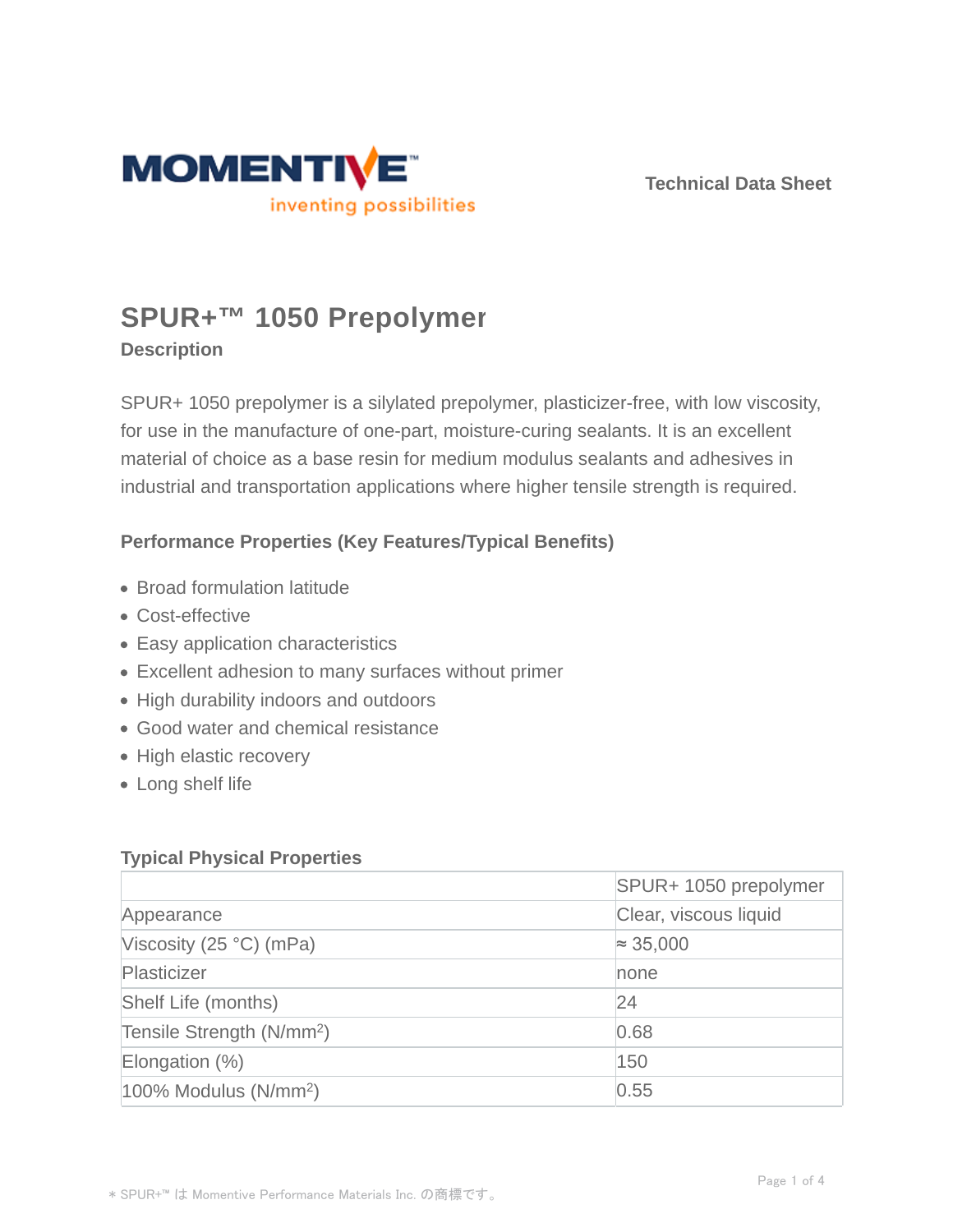| Shore A              |  |
|----------------------|--|
| Elastic Recovery (%) |  |

Typical properties are average data and are not to be used as or to develop specifications.

#### **Patent Status**

本書のいかなる内容も、関連特許が存在しないことを暗示したものではありません。またいか なる特許についても、その権利者による許可なしに、その特許が対象とする発明を実施する ための許可、誘因または推奨を構成することはできません。

#### **Product Safety, Handling and Storage**

Customers should review the latest Safety Data Sheet (SDS) and label for product safety information, safe handling instructions, personal protective equipment if necessary, emergency service contact information, and any special storage conditions required for safety. Momentive Performance Materials (MPM) maintains an aroundthe-clock emergency service for its products. SDS are available at www.momentive.com or, upon request, from any MPM representative. For product storage and handling procedures to maintain the product quality within our stated specifications, please review Certificates of Analysis, which are available in the Order Center. Use of other materials in conjunction with MPM products (for example, primers) may require additional precautions. Please review and follow the safety information provided by the manufacturer of such other materials.

#### **Limitations**

Customers must evaluate Momentive Performance Materials products and make their own determination as to fitness of use in their particular applications.

## **Contact Information** Email commercial.services@momentive.com

### **Telephone**

| <b>Americas</b>        | <b>Latin America</b> | <b>EMEAI- Europe, Middle</b><br>East, Africa & India | <b>ASIA PACIFIC</b> |
|------------------------|----------------------|------------------------------------------------------|---------------------|
| +1 800 295 2392 Brazil |                      | <b>Europe</b>                                        | China               |
| Toll free*             | +55 11 4534 9650     | +390510924300                                        | 800 820 0202        |
| +704 805 6946          | <b>Direct Number</b> | Direct number                                        | Toll free           |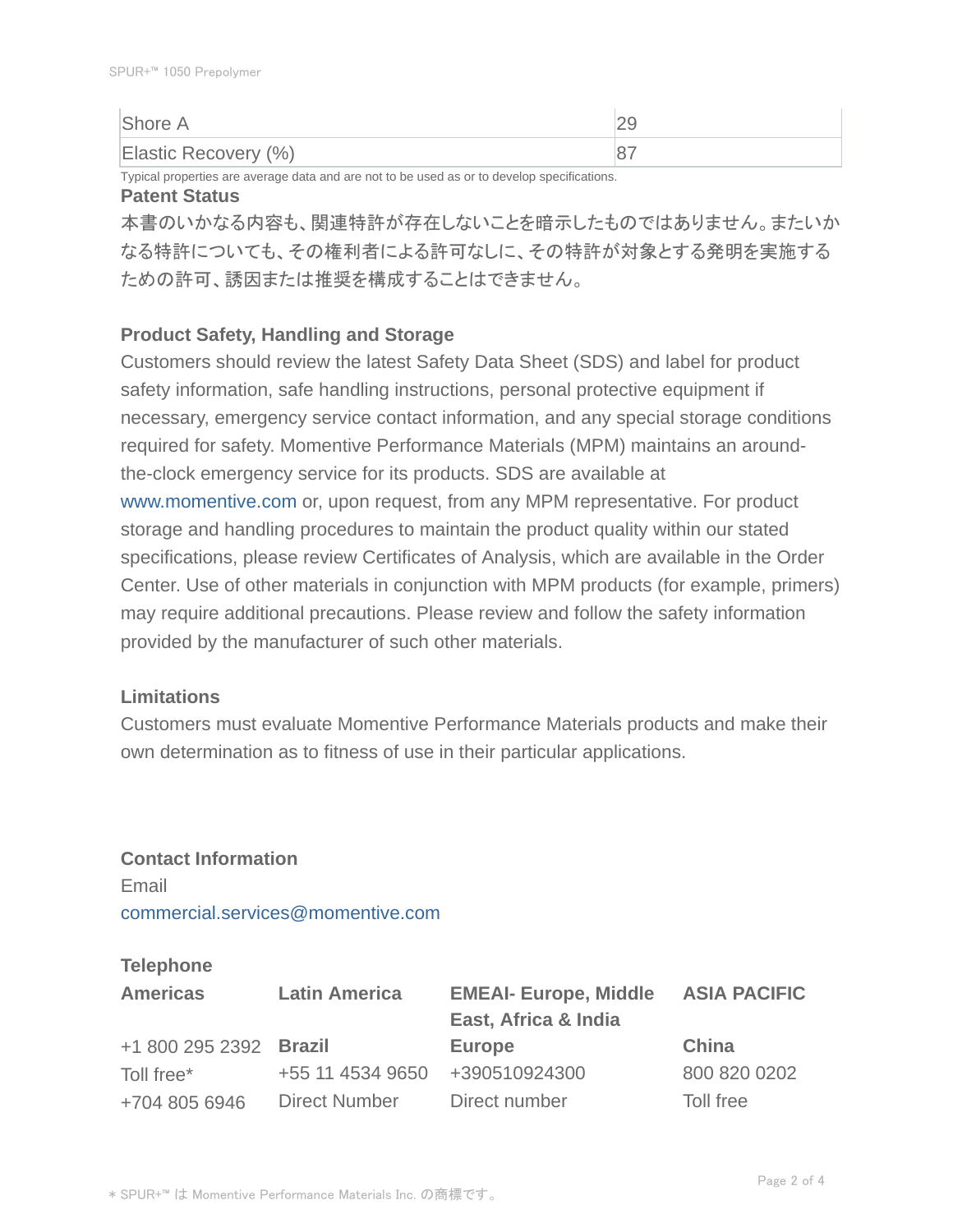|                      |                           | +86 21 3860 4892 |
|----------------------|---------------------------|------------------|
|                      |                           | Direct number    |
| <b>Mexico</b>        | India, Middle East &      | Japan            |
| +52 55 2169 7670     | <b>Africa</b>             | +81 3 5544 3111  |
| <b>Direct Number</b> | + 91 44 71212207          | Direct number    |
|                      | Direct number*            |                  |
|                      | *All Middle Eastern       | <b>Korea</b>     |
|                      | countries, Africa, India, | +82 2 6201 4600  |
|                      |                           |                  |

For literature and technical assistance, visit our website at: www.momentive.com

#### **DISCLAIMER:**

**THE MATERIALS, PRODUCTS AND SERVICES OF MOMENTIVE PERFORMANCE MATERIALS INC. AND ITS SUBSIDIARIES AND AFFILIATES (COLLECTIVELY "SUPPLIER"), ARE SOLD SUBJECT TO SUPPLIER'S STANDARD CONDITIONS OF SALE, WHICH ARE INCLUDED IN THE APPLICABLE DISTRIBUTOR OR OTHER SALES AGREEMENT, PRINTED ON THE BACK OF ORDER ACKNOWLEDGMENTS AND INVOICES, AND AVAILABLE UPON REQUEST. ALTHOUGH ANY INFORMATION, RECOMMENDATIONS, OR ADVICE CONTAINED HEREIN IS GIVEN IN GOOD FAITH, SUPPLIER MAKES NO WARRANTY OR GUARANTEE, EXPRESS OR IMPLIED, (i) THAT THE RESULTS DESCRIBED HEREIN WILL BE OBTAINED UNDER END-USE CONDITIONS, OR (ii) AS TO THE EFFECTIVENESS OR SAFETY OF ANY DESIGN INCORPORATING ITS PRODUCTS, MATERIALS, SERVICES, RECOMMENDATIONS OR ADVICE. EXCEPT AS PROVIDED IN SUPPLIER'S STANDARD CONDITIONS OF SALE, SUPPLIER AND ITS REPRESENTATIVES SHALL IN NO EVENT BE RESPONSIBLE FOR ANY LOSS RESULTING FROM ANY USE OF ITS MATERIALS, PRODUCTS OR SERVICES DESCRIBED HEREIN.** Each user bears full responsibility for making its own determination as to the suitability of Supplier's materials, services, recommendations, or advice for its own particular use. Each user must identify and perform all tests and analyses necessary to assure that its finished parts incorporating Supplier's products, materials, or services will be safe and suitable for use under end-use conditions. Nothing in this or any other document, nor any oral recommendation or advice, shall be deemed to alter, vary, supersede, or waive any provision of Supplier's standard Conditions of Sale or this Disclaimer, unless any such